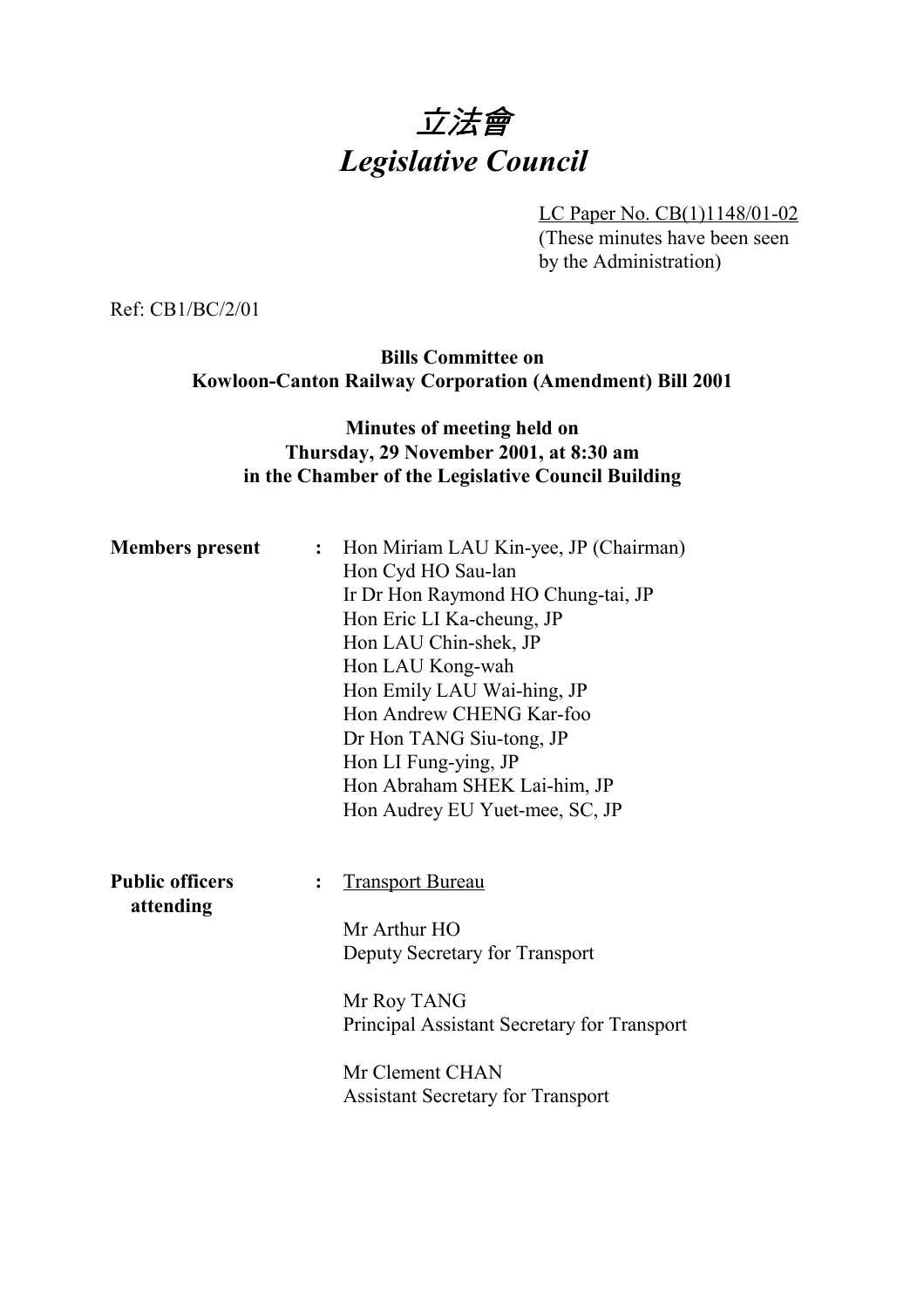|   |                                                                                                                              |                | Department of Justice                                |        |                                                                                                                                                                                              |
|---|------------------------------------------------------------------------------------------------------------------------------|----------------|------------------------------------------------------|--------|----------------------------------------------------------------------------------------------------------------------------------------------------------------------------------------------|
|   |                                                                                                                              |                | Mr Jonothan ABBOTT<br>Senior Assistant Law Draftsman |        |                                                                                                                                                                                              |
|   |                                                                                                                              |                | Ms Lonnie NG<br>Senior Government Counsel            |        |                                                                                                                                                                                              |
|   | <b>Clerk in attendance</b>                                                                                                   | $\ddot{\cdot}$ | Mr Andy LAU<br>Chief Assistant Secretary (1)2        |        |                                                                                                                                                                                              |
|   | <b>Staff in attendance</b>                                                                                                   |                | Miss Connie FUNG<br>Assistant Legal Adviser 3        |        |                                                                                                                                                                                              |
|   |                                                                                                                              |                | Ms Alice AU<br>Senior Assistant Secretary (1)5       |        |                                                                                                                                                                                              |
| I | <b>Meeting with the Administration</b><br>(LC Paper No. CB(3)12/01-02<br>Ref: TBCR 3/1015/98 Pt. 3<br>LC Paper No. LS2/01-02 |                |                                                      |        | - The Bill;<br>- LegCo Brief;<br>Legal Service Division                                                                                                                                      |
|   | LC Paper No. CB(1)389/01-02(01)                                                                                              |                | Appendix III to LC Paper No. CB(1)286/01-02          | $\sim$ | Report;<br>Mark-up copy of the Bill;<br>Information<br>paper<br>provided<br>by<br>the<br>Administration on<br>the<br>issues raised by members<br>at the meeting held on 15<br>November 2001; |
|   | LC Paper No. $CB(1)389/01-02(02)$                                                                                            |                |                                                      |        | Information<br>paper<br>provided<br>by<br>the<br>Kowloon-Canton<br>Railway Corporation on<br><b>Hung</b><br>Hom<br>Property                                                                  |
|   | LC Paper No. $CB(1)444/01-02(01)$                                                                                            |                |                                                      |        | Development; and<br>Administration's<br>The<br>response to the issues<br>raised at the meeting held<br>on 23 November 2001)                                                                  |

The Committee deliberated (Index of proceedings attached at **Annex A**).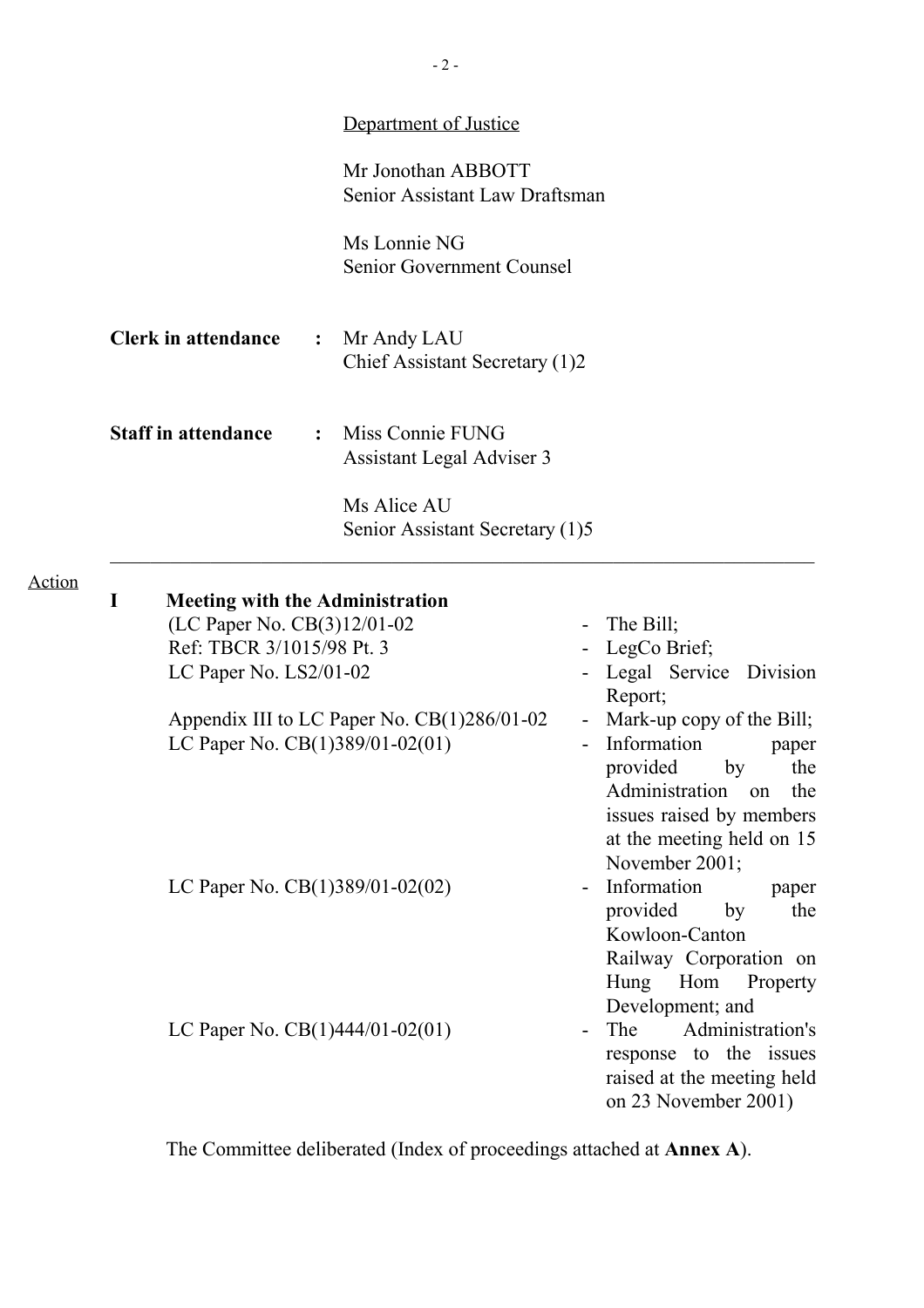- Admin. 2. The Committee requested the Administration to provide further information on the following to facilitate their consideration:
	- (a) The Administration to give further consideration to adding a new provision in the Bill to require the KCRC Board Chairman and the new Chief Executive Officer (CEO) to attend meetings of the committees and sub-committees of the Legislative Council upon request.
	- (b) The Administration to provide information on whether and how other statutory organizations disclose the remuneration of their Chairmen and CEOs.
	- (c) The Administration to provide information on the justifications for the appointment of the Secretary for Transport and the Secretary for the Treasury to the KCRC Board in 1995 and their respective roles and responsibilities on the KCRC Board as set out in the initial documents/agreements.

3. The Committee agreed to hold the next meeting on Tuesday, 4 December 2001, at 2:30 pm to continue discussion with the Administration.

### **III Any other business**

4. There being no other business, the meeting ended at 10:30 am.

Legislative Council Secretariat 22 February 2002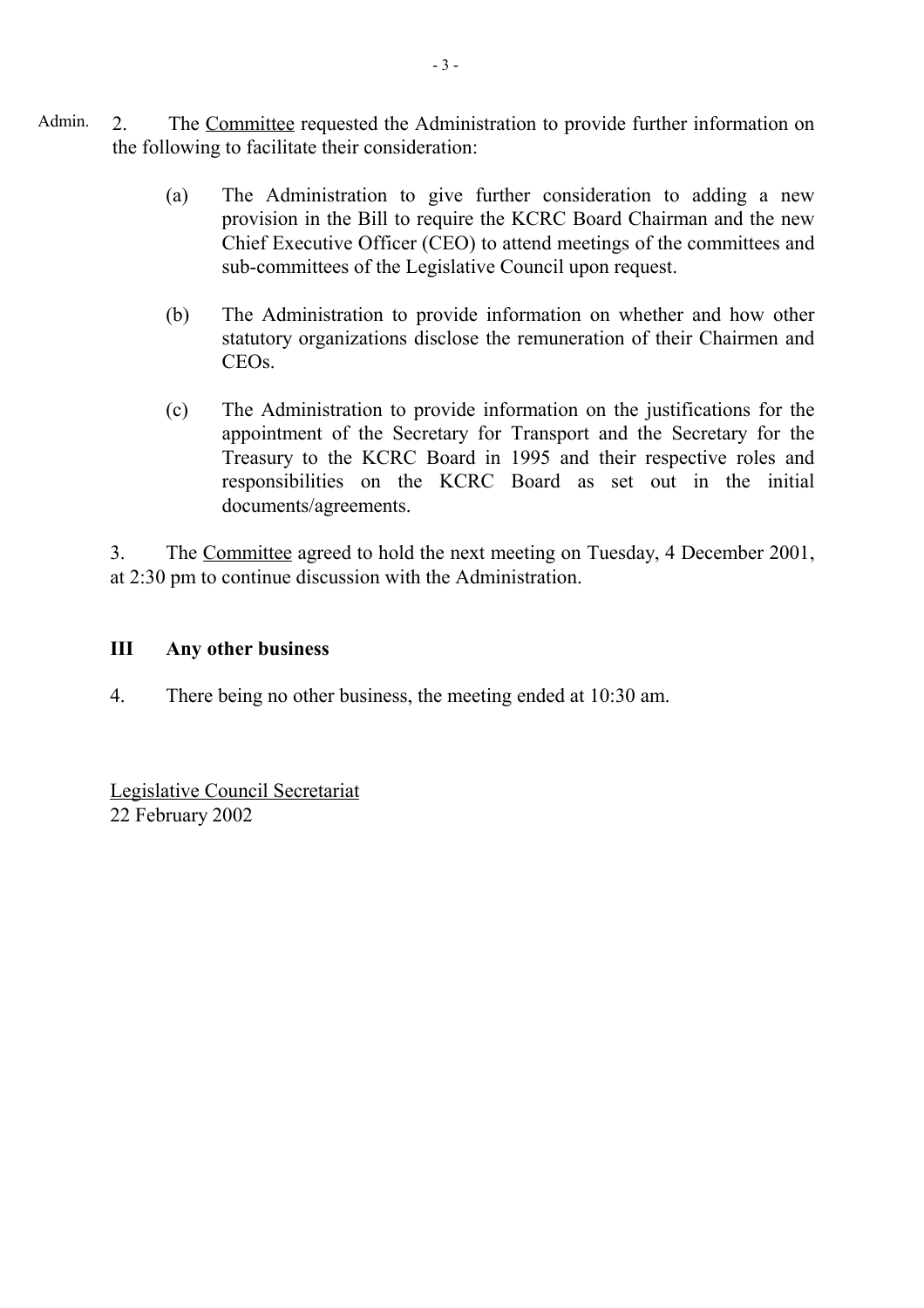### **Annex A**

## **Proceedings of the meeting of the Bills Committee on Kowloon-Canton Railway Corporation (Amendment) Bill 2001 on Thursday, 29 November 2001, at 8:30 am in the Chamber of the Legislative Council Building**

| <b>Time</b>        | <b>Speaker</b>                                 | Subject(s)                                                                                                                                                                                                                                                                                                                                        | <b>Action required</b> |
|--------------------|------------------------------------------------|---------------------------------------------------------------------------------------------------------------------------------------------------------------------------------------------------------------------------------------------------------------------------------------------------------------------------------------------------|------------------------|
|                    | Agenda Item I - Meeting with the Adminstration |                                                                                                                                                                                                                                                                                                                                                   |                        |
| 000000 - 000147    | Chairman                                       | Admin's response to members'<br>questions raised at the previous<br>meeting on 23 November 2001                                                                                                                                                                                                                                                   |                        |
| $ 000148 - 000441$ | Admin                                          | Supplementary information on<br>the delineation of roles and<br>responsibilities<br>between<br>Government and the Kowloon-<br>Canton Railway Corporation<br>(KCRC) in formulating and<br>implementing railway policy,<br>and the stakeholder to be held<br>personally responsible in the<br>event of a serious policy failure<br>or mismanagement |                        |
| 000442 - 000452    | Chairman                                       | ditto -                                                                                                                                                                                                                                                                                                                                           |                        |
| 000453 - 000520    | Mr LAU Chin-shek                               | Government's<br>role<br>in<br>safeguarding the interest of the<br>passengers, particularly in view<br>the<br>conflicting interest<br>of<br>between the KCRC Board and<br>the passengers in fare revisions                                                                                                                                         |                        |
| 000521 - 000714    | Admin                                          | ditto -                                                                                                                                                                                                                                                                                                                                           |                        |
| 000715 - 000731    | Mr LAU Chin-shek                               | ditto -                                                                                                                                                                                                                                                                                                                                           |                        |
| 000732 - 000742    | Admin                                          | ditto -                                                                                                                                                                                                                                                                                                                                           |                        |
| 000743 - 000809    | Mr LAU Chin-shek                               | ditto -                                                                                                                                                                                                                                                                                                                                           |                        |
| 000810 - 000940    | Admin                                          | ditto -                                                                                                                                                                                                                                                                                                                                           |                        |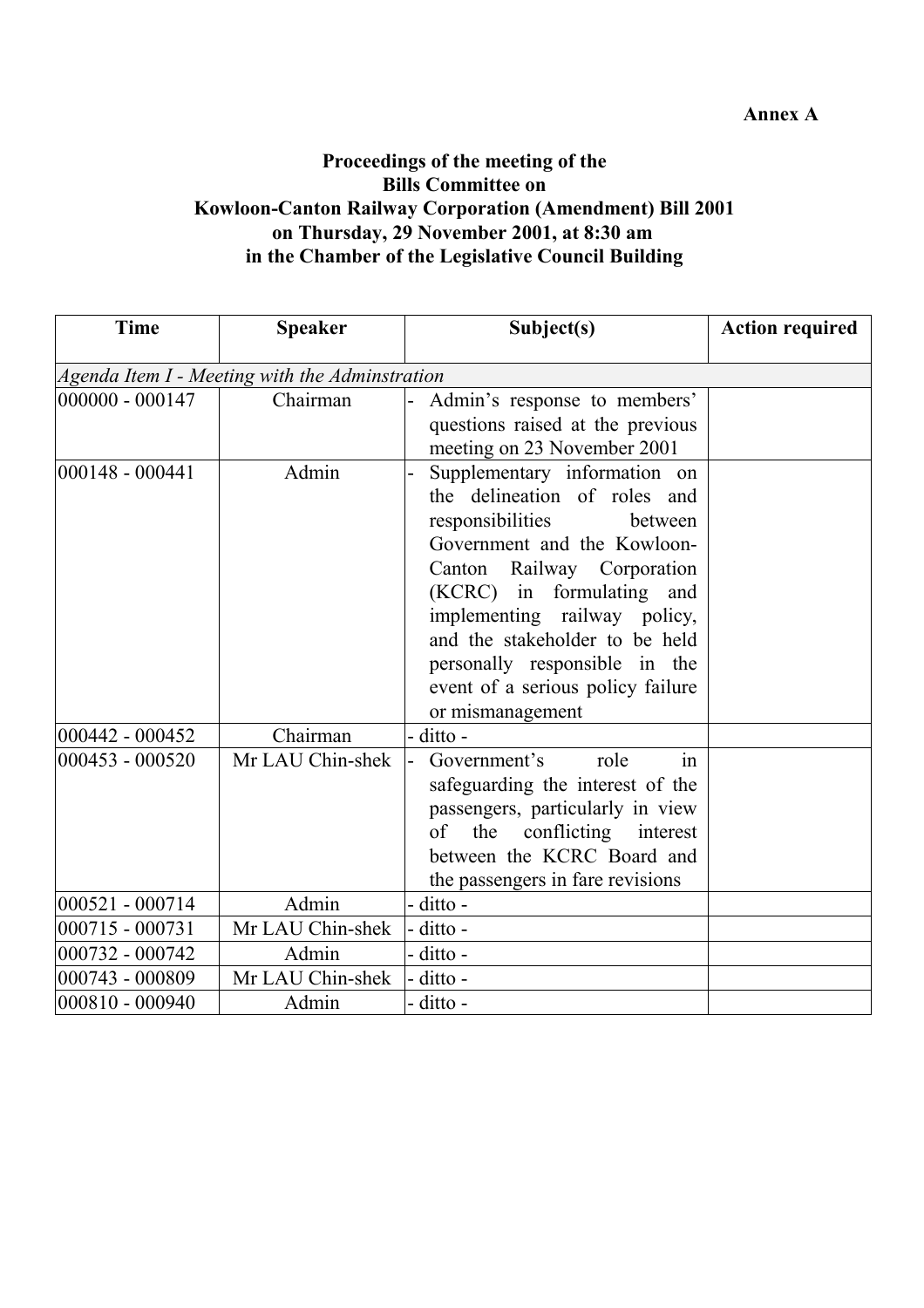| <b>Time</b>       | <b>Speaker</b>  | Subject(s)                                                                | <b>Action required</b> |
|-------------------|-----------------|---------------------------------------------------------------------------|------------------------|
| 000941 - 001054   |                 |                                                                           |                        |
|                   | Mr LAU Kong-wah | Role of the Secretary for the<br>Treasury (S<br>for Tsy),<br>as           |                        |
|                   |                 | Government's representative in                                            |                        |
|                   |                 | the KCRC Board, in monitoring                                             |                        |
|                   |                 | corporation's<br>financial<br>the                                         |                        |
|                   |                 | situation for the purpose<br>of                                           |                        |
|                   |                 | safeguarding the interests<br>- of                                        |                        |
|                   |                 | Government, and S for Tsy's                                               |                        |
|                   |                 | personal responsibility in the                                            |                        |
|                   |                 | event of any serious problems                                             |                        |
| $001055 - 001251$ | Admin           | - ditto -                                                                 |                        |
| 001252 - 001400   | Mr LAU Kong-wah | ditto -                                                                   |                        |
| 001401 - 001535   | Admin           | - ditto -                                                                 |                        |
| 001536 - 001611   | Mr LAU Kong-wah | - ditto -                                                                 |                        |
| 001612 - 001654   | Admin           | - ditto -                                                                 |                        |
| 001655 - 001804   | Chairman        | - ditto -                                                                 |                        |
| 001805 - 001928   | Admin           | - ditto -                                                                 |                        |
| 001929 - 001948   | Mr LAU Kong-wah | S for Tsy's duty to account for                                           |                        |
|                   |                 | the financial matters of KCRC to                                          |                        |
|                   |                 | the Legislative Council (LegCo)                                           |                        |
| 001949 - 002034   | Admin           | - ditto -                                                                 |                        |
| 002035 - 002203   | Ms Audrey EU    | of<br>Government's<br>Role                                                |                        |
|                   |                 | representatives on the KCRC                                               |                        |
|                   |                 | Board in fare determination,                                              |                        |
|                   |                 | given the conflicting interests                                           |                        |
|                   |                 | between the corporation and the                                           |                        |
|                   |                 | passengers                                                                |                        |
| 002204 - 002416   | Admin           | - ditto -                                                                 |                        |
| 002417 - 002508   | Ms Audrey EU    | - ditto -                                                                 |                        |
| 002509 - 002523   | Admin           | ditto -                                                                   |                        |
| 002524 - 002534   | Ms Audrey EU    | - ditto -                                                                 |                        |
| 002535 - 002552   | Admin           | - ditto -                                                                 |                        |
| 002553 - 003012   | Mr Andrew CHENG | Failure on Government's part to                                           |                        |
|                   |                 | members'<br>address<br>concerns                                           |                        |
|                   |                 | about the effects of the proposed                                         |                        |
|                   |                 | separation<br>corporate<br>on                                             |                        |
|                   |                 | governance, e.g. whether similar                                          |                        |
|                   |                 | management problems could be<br>avoided,<br><b>or</b><br>whether<br>overt |                        |
|                   |                 | control would be exercised by                                             |                        |
|                   |                 | Government in future                                                      |                        |
| 003013 - 003230   | Admin           | ditto -                                                                   |                        |
|                   |                 |                                                                           |                        |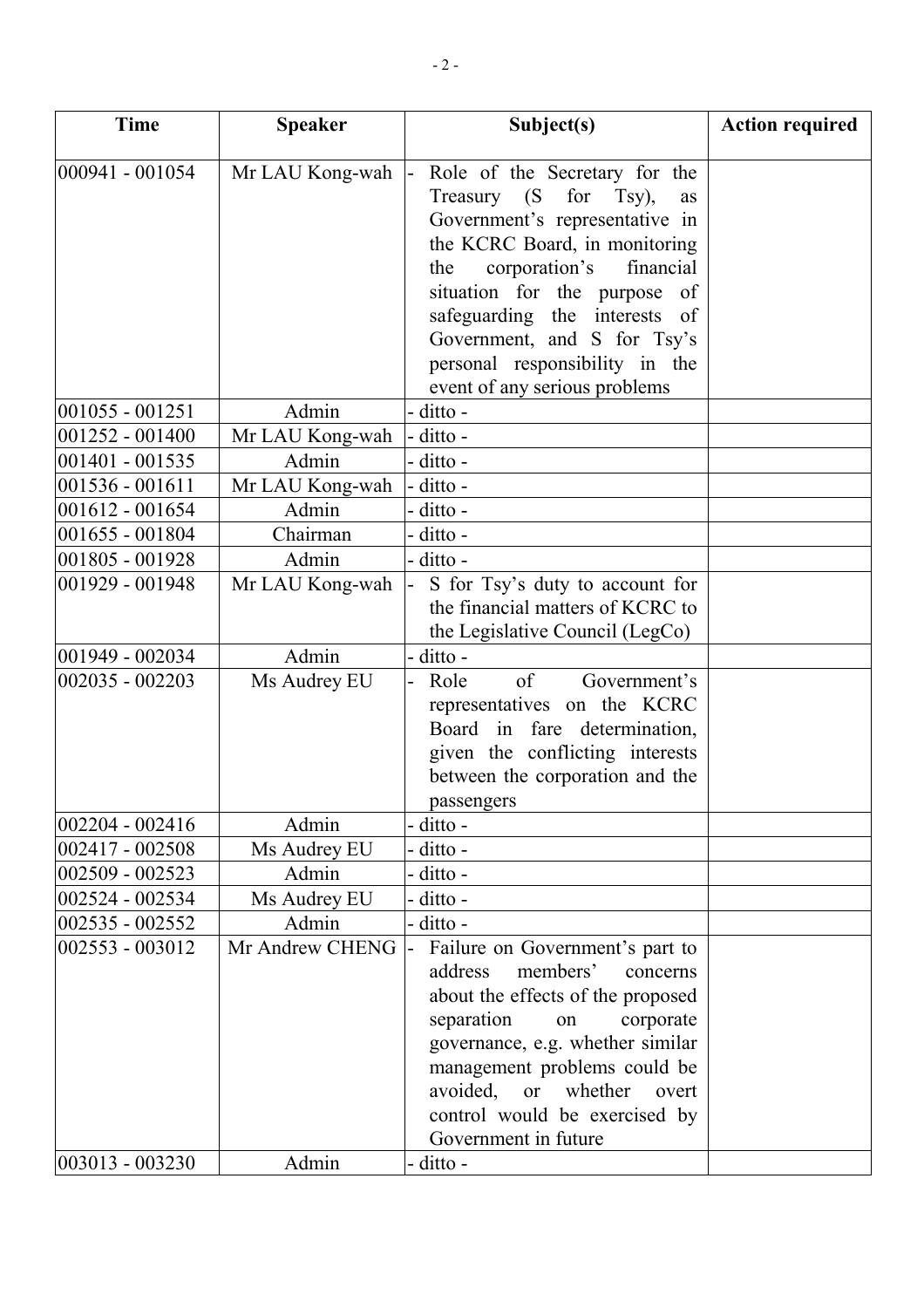| <b>Time</b>     | <b>Speaker</b>  | Subject(s)                                                                                                                                                                                                                            | <b>Action required</b>              |
|-----------------|-----------------|---------------------------------------------------------------------------------------------------------------------------------------------------------------------------------------------------------------------------------------|-------------------------------------|
| 003231 - 003450 | Mr Abraham SHEK | Need for Admin to set out<br>clearly in its paper the role of<br>Government's representatives in<br>the KCRC Board on fare issues,<br>and the respective roles of the<br>KCRC Board Chairman and the<br>Chief Executive Officer (CEO) |                                     |
| 003451 - 003516 | Admin           | ditto -                                                                                                                                                                                                                               |                                     |
| 003517 - 003616 | Chairman        | Supplementary information on<br>the membership of the Audit<br>Committee of the KCRC Board<br>Admin's response on whether<br>the reports on the work of the<br>Audit<br>Committee<br>could<br>be<br>released to the Bills Committee   |                                     |
| 003617 - 003646 | Mr Abraham SHEK | Need to avoid interfering with<br>KCRC's internal affairs                                                                                                                                                                             |                                     |
| 003647 - 003725 | Chairman        | Admin's<br>response<br><sub>on</sub><br>appointment of additional Board<br>Members                                                                                                                                                    |                                     |
| 003726 - 003759 | Mr Andrew CHENG | Soliciting advice on Committee<br>Stage<br>amendments<br>(CSAs)<br>proposed<br>by<br>members<br>to<br>increase the number of KCRC<br><b>Board Members</b>                                                                             |                                     |
| 003800 - 003851 | ALA3            | ditto -                                                                                                                                                                                                                               |                                     |
| 003852 - 003947 | Mr Andrew CHENG | Soliciting<br>CSAs<br>advice<br>on<br>proposed by members<br>to<br>increase the number of KCRC<br>Board Members through the<br>creation of the offices of Deputy<br>Chairman of the KCRC Board<br>and Deputy CEO                      |                                     |
| 003948 - 004041 | ALA3            | ditto -                                                                                                                                                                                                                               | ALA3 to consider<br>and give advice |
| 004042 -004327  | Admin           | Review<br>Admin<br>by<br>the<br>on<br>membership of KCRC Board<br>next year                                                                                                                                                           |                                     |
| 004328 - 004342 | Chairman        | ditto -                                                                                                                                                                                                                               |                                     |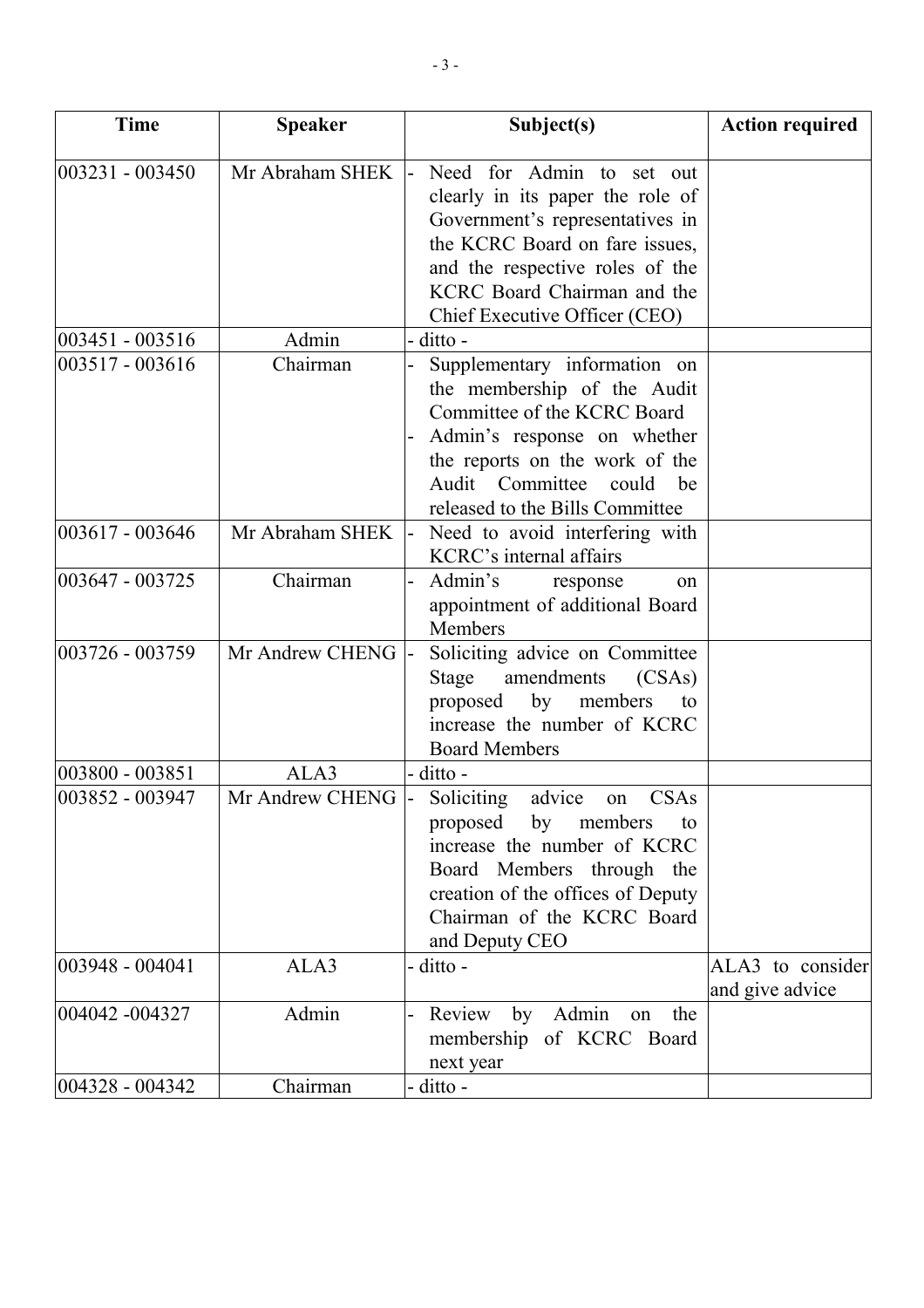| <b>Time</b>        | <b>Speaker</b>  | Subject(s)                                                                                                                                                                                                                                                               | <b>Action required</b> |
|--------------------|-----------------|--------------------------------------------------------------------------------------------------------------------------------------------------------------------------------------------------------------------------------------------------------------------------|------------------------|
| 004343 - 004540    | Mr Andrew CHENG | Call for Admin to take into<br>account the views of members to<br>additional<br>appoint<br>Board<br>Members and effect such change                                                                                                                                       |                        |
| 004541 - 004625    | Chairman        | through this Bill<br>ditto -                                                                                                                                                                                                                                             |                        |
| 004626 - 004705    | Mr Abraham SHEK | Admin's<br>for<br>Request<br>undertaking to complete<br>its<br>review<br>and revert<br>to<br>the<br>Transport Panel within one year                                                                                                                                      |                        |
| 004706 - 004831    | Admin           | ditto -                                                                                                                                                                                                                                                                  |                        |
| 004832 - 004853    | Mr Abraham SHEK | ditto -                                                                                                                                                                                                                                                                  |                        |
| 004854 - 004924    | Admin           | Undertaking to revert to the<br>Transport Panel within one year                                                                                                                                                                                                          | Admin to follow<br>up  |
| 004925 - 004948    | Chairman        | Admin's response on adding a<br>new provision in the Bill to<br><b>KCRC</b><br>require<br>the<br>Board<br>Chairman and the new CEO to<br>attend<br>meetings<br>of<br>the<br>committees and sub-committees<br>of LegCo upon request                                       |                        |
| 004949 - 005113    | Admin           | ditto -                                                                                                                                                                                                                                                                  |                        |
| 005114 - 005307    | Mr Andrew CHENG | Need to establish a consistent<br>policy<br>for<br>all<br>statutory<br>organizations, taking<br>into<br>account the current requirement<br>of the Urban Renewal Authority                                                                                                |                        |
| 005308 - 005655    | Admin           | ditto -                                                                                                                                                                                                                                                                  |                        |
| 005656 - 010006    | Mr Andrew CHENG | ditto -                                                                                                                                                                                                                                                                  |                        |
| 010007 - 010206    | Admin           | ditto -                                                                                                                                                                                                                                                                  |                        |
| 010207 - 010222    | Chairman        | ditto -                                                                                                                                                                                                                                                                  |                        |
| 010223 - 010247    | Mr Andrew CHENG | <b>Soliciting</b><br>advice<br>CSAs<br>on<br>proposed by members to add a<br>new provision in the Bill to<br>require<br>the<br>KCRC<br>Board<br>Chairman and the new CEO to<br>attend<br>meetings<br>of<br>the<br>committees and sub-committees<br>of LegCo upon request |                        |
| $ 010248 - 010259$ | ALA3            | ditto -                                                                                                                                                                                                                                                                  |                        |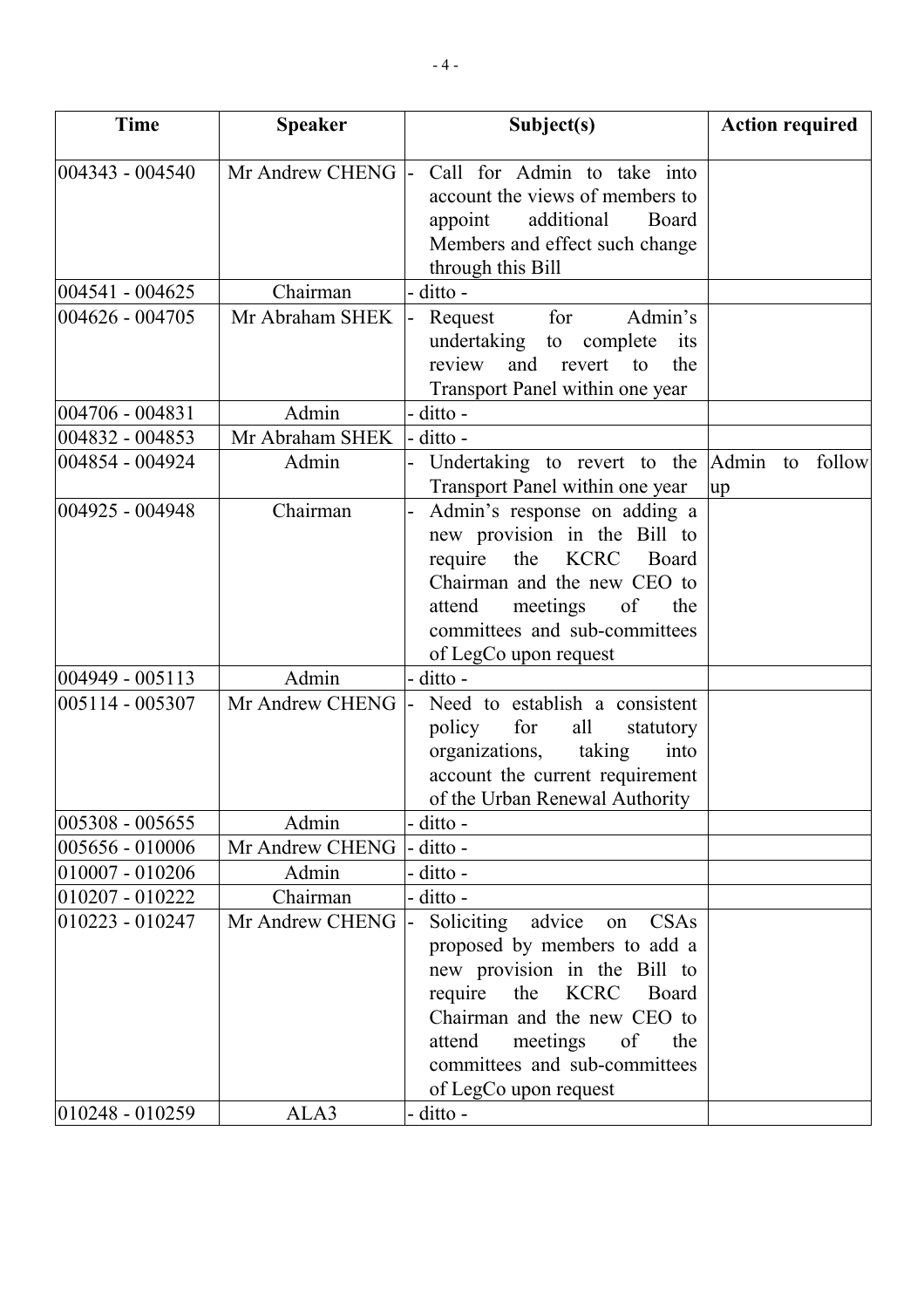| <b>Time</b>         | <b>Speaker</b>   | Subject(s)                                                                                                                                                                                                                  | <b>Action required</b> |
|---------------------|------------------|-----------------------------------------------------------------------------------------------------------------------------------------------------------------------------------------------------------------------------|------------------------|
| $010300 - 010327$   | Chairman         | Request for Admin to reconsider Admin to response<br>its stance in the matter<br>Admin's<br>response<br>the<br>on<br>appointment criteria for<br>the<br><b>KCRC Board Chairman</b>                                          |                        |
| $ 010328 - 010510$  | Mr LAU Kong-wah  | Difficulties in identifying<br>a<br>suitable candidate to take up the<br>part-time office of the KCRC<br>Board<br>Chairman<br>and<br>to<br>the<br>discharge<br>important<br>functions and duties required of<br>this office |                        |
| 010511 - 010745     | Admin            | - ditto -                                                                                                                                                                                                                   |                        |
| 010746 - 010802     | Mr LAU Kong-wah  | Search for the new KCRC Board<br>Chairman                                                                                                                                                                                   |                        |
| 010803 - 010819     | Admin            | ditto -                                                                                                                                                                                                                     |                        |
| 010820 - 010932     | Ms Cyd HO        | criteria<br>for<br>Appointment<br>devoting sufficient time<br>to<br>discharge the duties required of<br>the KCRC Board Chairman<br>Consideration of appointing the<br>KCRC Board Chairman on a<br>full-time basis           |                        |
| 010933 - 011222     | Admin            | ditto -                                                                                                                                                                                                                     |                        |
| 011223 - 011347     | Ms Cyd HO        | Evaluation on the performance<br>of the KCRC Board Chairman                                                                                                                                                                 |                        |
| $ 011348 - 011521$  | Admin            | - ditto -                                                                                                                                                                                                                   |                        |
| $ 011522 - 011614 $ | Ms Cyd HO        | Delineation<br>of<br>the<br>responsibilities<br>of the KCRC<br>Board/Board<br>Chairman<br>in<br>operational and policy matters                                                                                              |                        |
| $011615 - 011733$   | Admin            | ditto -                                                                                                                                                                                                                     |                        |
| 011734 - 011926     | Ms Cyd HO        | Possible difficulty faced by the<br>part-time Board Chairman in<br>separating<br>his/her<br>personal<br>interests from those<br>of the<br>corporation                                                                       |                        |
| 011927 - 012017     | Dr TANG Siu-tong | Support<br>for<br>the<br>part-time<br>Chairman                                                                                                                                                                              |                        |
| $012018 - 012147$   | Admin            | ditto -                                                                                                                                                                                                                     |                        |
| 012148 - 012224     | Dr TANG Siu-tong | Power to appoint and dismiss<br><b>CEO</b>                                                                                                                                                                                  |                        |
| $ 012225 - 012311$  | Admin            | ditto -                                                                                                                                                                                                                     |                        |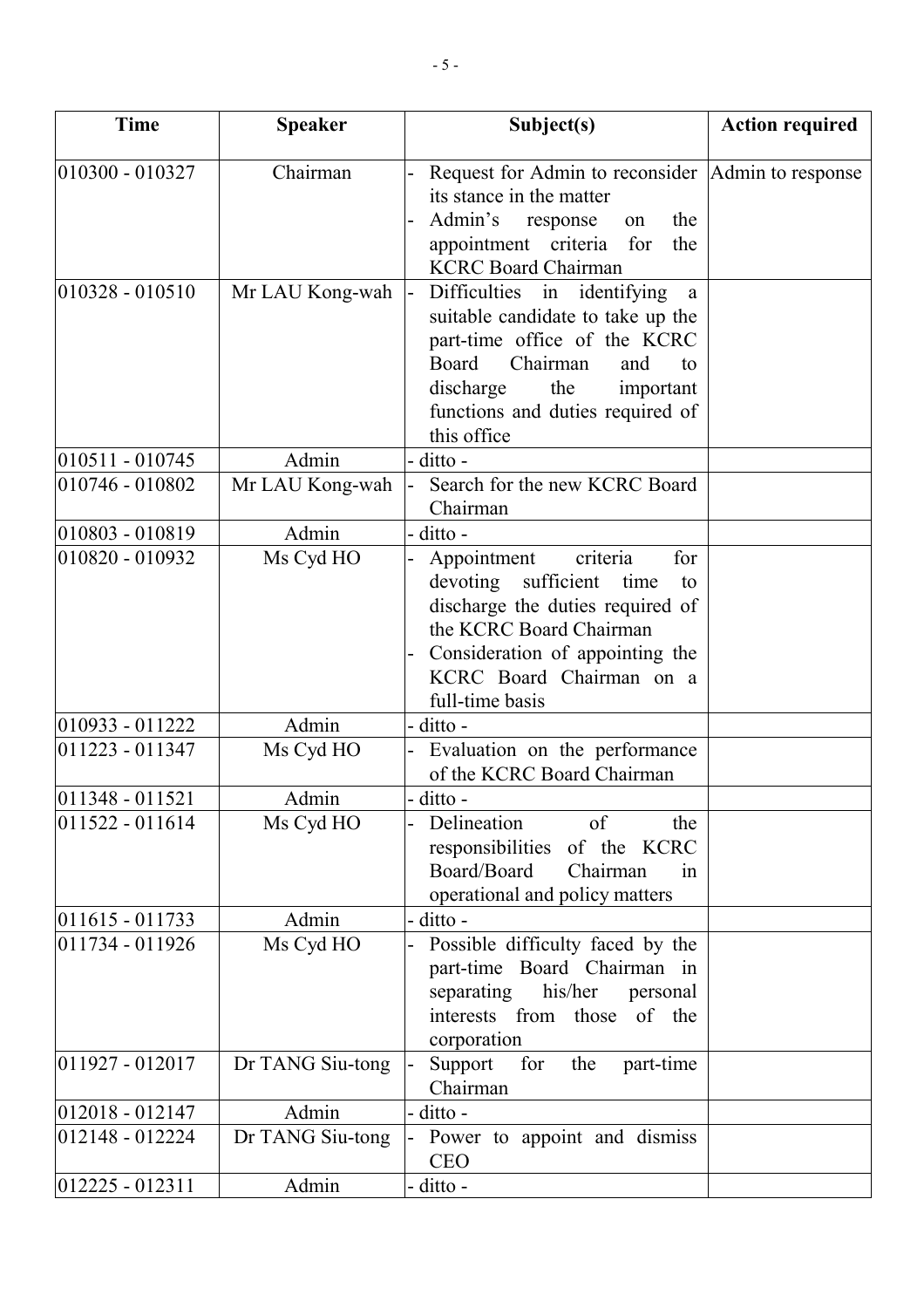| <b>Time</b>        | <b>Speaker</b>    | Subject(s)                                                                                                                                                                                                                                                                                                                        | <b>Action required</b> |
|--------------------|-------------------|-----------------------------------------------------------------------------------------------------------------------------------------------------------------------------------------------------------------------------------------------------------------------------------------------------------------------------------|------------------------|
| 012312 - 012324    |                   |                                                                                                                                                                                                                                                                                                                                   |                        |
|                    | Dr TANG Siu-tong  | Power<br>appoint<br>other<br>to<br>employees of KCRC                                                                                                                                                                                                                                                                              |                        |
| 012325 - 012336    | Admin             | ditto -                                                                                                                                                                                                                                                                                                                           |                        |
| 012337 - 012527    | Mr Abraham SHEK   | Appointment criteria for<br>the<br><b>KCRC</b><br>Board<br>Chairman:<br>understanding on local affairs<br>and public sentiments                                                                                                                                                                                                   |                        |
| 012528 - 012543    | Admin             | ditto -                                                                                                                                                                                                                                                                                                                           |                        |
| 012544 - 012557    | Mr Abraham SHEK   | ditto -                                                                                                                                                                                                                                                                                                                           |                        |
| 012558 - 012645    | Admin             | ditto -                                                                                                                                                                                                                                                                                                                           |                        |
| 012646 - 012812    | Miss LI Fung-ying | Admin's stance on disclosing the<br>amount of the new CEO's<br>remuneration, given that the<br>corporation is wholly-owned by<br>Government<br>Remuneration<br>of<br>Board<br>Members<br>and<br>Executive<br>Directors in 1999 and 2000                                                                                           |                        |
| 012813 - 013104    | Admin             | ditto -                                                                                                                                                                                                                                                                                                                           |                        |
| 013105 - 013214    | Miss LI Fung-ying | ditto -                                                                                                                                                                                                                                                                                                                           |                        |
| 013215 - 013349    | Admin             | - ditto -                                                                                                                                                                                                                                                                                                                         |                        |
| 013350 - 013540    | Mr Abraham SHEK   | Balance between disclosure and<br>privacy                                                                                                                                                                                                                                                                                         |                        |
| $ 013541 - 013812$ | Mr LAU Kong-wah   | Request for information on Admin to provide<br>whether and how other statutory<br>disclose<br>the<br>organizations<br>remuneration of their Chairmen<br>and CEOs<br>Remuneration<br>of<br>Board<br>Members<br>Executive<br>and<br>Directors vis-à-vis<br>the Chief<br>Executive of the Hong Kong<br>Special Administrative Region | information            |
| 013813 - 014159    | Admin             | ditto -                                                                                                                                                                                                                                                                                                                           |                        |
| 014200 - 014311    | Mr LAU Kong-wah   | ditto -                                                                                                                                                                                                                                                                                                                           |                        |
| 014312 - 014326    | Admin             | ditto -                                                                                                                                                                                                                                                                                                                           |                        |
| 014327 - 014400    | Dr TANG Siu-tong  | Mechanism for determining the<br>remuneration of Board Members<br>Executive<br>Directors<br>and<br>of<br>public corporations                                                                                                                                                                                                      |                        |
| $ 014401 - 014452$ | Admin             | ditto -                                                                                                                                                                                                                                                                                                                           |                        |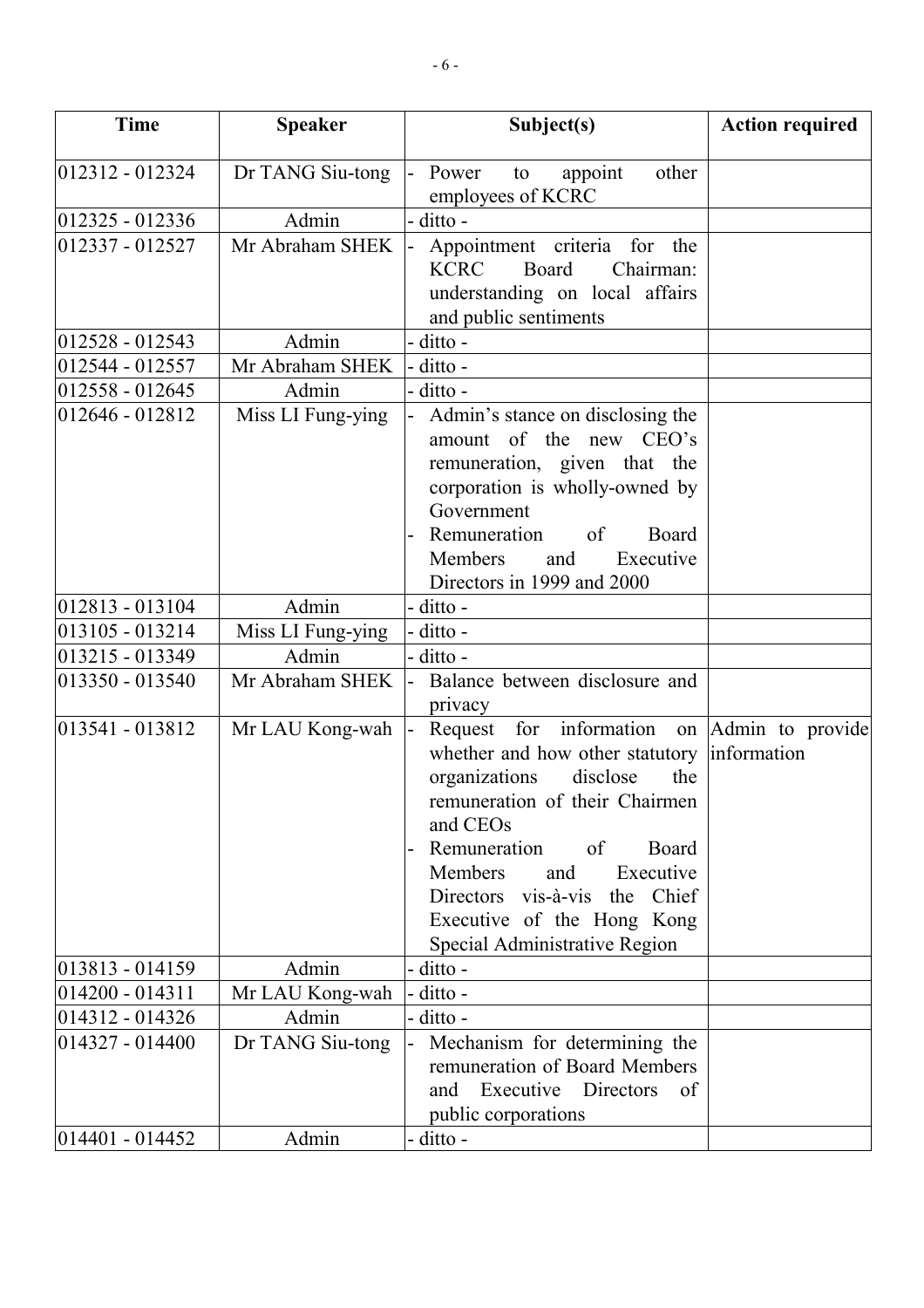| <b>Time</b>                        | <b>Speaker</b>           | Subject(s)                                                                                                                                                                | <b>Action required</b>                   |
|------------------------------------|--------------------------|---------------------------------------------------------------------------------------------------------------------------------------------------------------------------|------------------------------------------|
| $ 014453 - 014523$                 | Dr TANG Siu-tong         | Principles against which the<br>accounts of the corporation are                                                                                                           |                                          |
|                                    |                          | audited                                                                                                                                                                   |                                          |
| 014524 - 014530<br>014531 - 014652 | Admin<br>Mr LAU Kong-wah | ditto -<br>Request for information on the Admin to provide<br>reasons for the appointment of information                                                                  |                                          |
|                                    |                          | the Secretary for Transport and S<br>for Tsy to the KCRC Board and<br>their<br>respective roles<br>and<br>responsibilities on the KCRC<br>Board as set out in the initial |                                          |
|                                    |                          | documents/agreements                                                                                                                                                      |                                          |
| 014653 - 014734                    | Admin                    | - ditto -                                                                                                                                                                 |                                          |
| 014735 - 014757                    | Mr LAU Kong-wah          | ditto -                                                                                                                                                                   |                                          |
| 014758 - 014809                    | Admin                    | ditto -                                                                                                                                                                   |                                          |
| 014810 - 014926                    | Chairman                 | - ditto -                                                                                                                                                                 |                                          |
| 014927 - 015020                    | Mr Andrew CHENG          | Soliciting<br>advice<br>on<br>proposed by members to require<br>disclosure on the remuneration                                                                            | CSAs ALA3 to consider<br>and give advice |
|                                    |                          | of the new CEO                                                                                                                                                            |                                          |
| $015021 - 015043$                  | Admin                    | Practice<br>of other<br>statutory<br>organizations                                                                                                                        |                                          |
| $015044 - 015110$                  | Chairman                 | Request<br>for<br>information on the practices of information<br>other statutory organizations                                                                            | supplementary Admin to provide           |
| $015111 - 015154$                  | Ms Emily LAU             | <b>KCRC</b><br>Putting<br>under<br>the<br>purview<br>of<br>Audit<br>the<br>Commission                                                                                     |                                          |
| $015155 - 015431$                  | Admin                    | ditto -                                                                                                                                                                   |                                          |
| 015432 - 015546                    | Ms Emily LAU             | Soliciting<br>CSAs<br>advice<br>on                                                                                                                                        |                                          |
|                                    |                          | proposed by members to put<br>KCRC under the purview of the<br><b>Audit Commission</b>                                                                                    |                                          |
| 015547 - 015623                    | ALA3                     | ditto -                                                                                                                                                                   |                                          |
| 015624 - 015700                    | Ms Emily LAU             | ditto -                                                                                                                                                                   |                                          |
| 015701 - 015813                    | Mr Andrew CHENG          | <b>KCRC</b><br>Putting<br>under<br>the<br>of<br>purview<br>Audit<br>the<br>Commission                                                                                     |                                          |
| 015814 - 020005                    | Admin                    | ditto -                                                                                                                                                                   |                                          |
| 020006 - 020028                    | Chairman                 | ditto -                                                                                                                                                                   |                                          |
| 020029 - 020124                    | Mr Abraham SHEK          | ditto -                                                                                                                                                                   |                                          |
| 020125 - 020310                    | Chairman                 | Legislative timetable                                                                                                                                                     |                                          |
|                                    |                          | Date of next meeting                                                                                                                                                      |                                          |